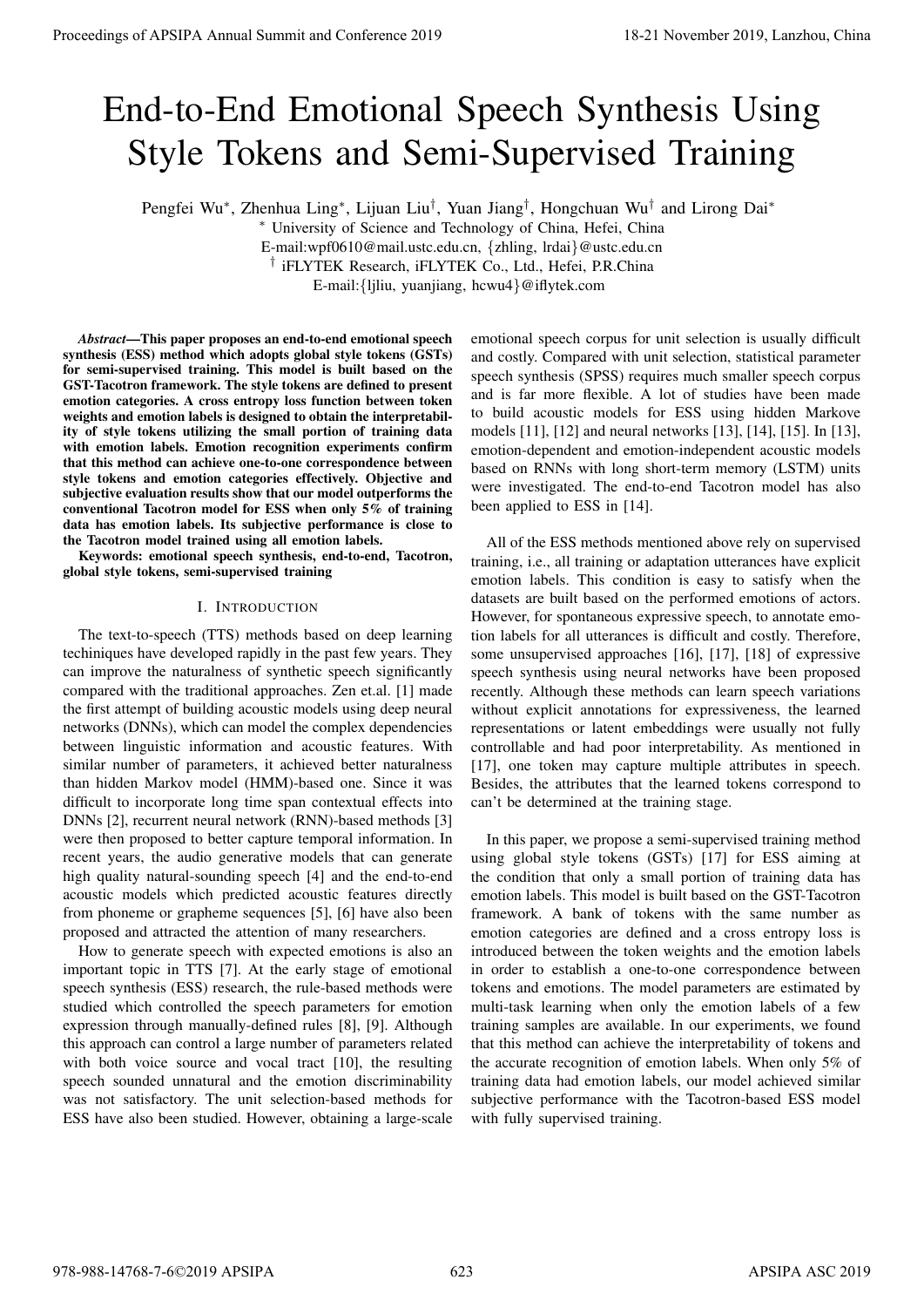

Fig. 1. The architecture of the encoder using in our baseline Tacotron model.

#### II. RELATED WORK

## *A. End-to-end speech synthesis with style tokens*

Recently, end-to-end acoustic models with style tokens for speech synthesis have been proposed [16], [17], [18]. A Tacotron-based end-to-end speech synthesis architecture that learnt a latent embedding space of prosody was proposed in [16]. In this model, a reference encoder was defined to encode the prosody of reference speech into a fixed-length vector which contained the information not provided by the text and speaker identity. The experimental results demonstrated that this encoder can transfer prosody between utterances in an almost speaker-independent fashion. An unsupervised style modeling, control and transfer method was proposed in [17]. It extended Tacotron by adding a style token layer consisting of a bank of embeddings named global style tokens in it. The embeddings were trained without explicit labels, and were learnt to model the expressiveness-related acoustic variations in speech. **Proceedings of APSIPA Annual Summit and Conference 2019**<br> **Proceedings of APSIPA Annual Summit and Conference 2019**<br> **Proceeding of APSIPA Annual Summit and Conference 2019**<br> **Proceeding of APSIPA Annual Summit and Confe** 

#### *B. Neural network-based ESS*

LSTM-RNN models for ESS were studied in [13]. Two modeling approaches, emotion-dependent modeling and unified modeling with emotion codes, were designed. Experimental results showed that both approaches achieved significant better naturalness of synthetic speech than HMMbased emotion-dependent modeling. Emotion control can be achieved by interpolating or extrapolating the emotion codes in the unified model. An end-to-end ESS model was introduced in [14], which focused on modifying Tacotron to get better alignment. This paper instead studies how to build an end-toend ESS model with limited emotion labels using GSTs.

## III. METHODS

## *A. Tacotron-based acoustic model for ESS*

This paper builds end-to-end ESS models based on Tacotron, and refers to an open source implementation<sup>1</sup> of Tacotron 2 [6]. Since our emotional speech corpus is recorded in Chinese, some modifications are made to the encoder module of Tacotron, as shown in Fig. 1. Instead of using Chinese character sequences directly, phoneme and tone sequences given by text analysis are adopted as input. Here, phonemes



Fig. 2. The model architecture of GST-Tacotron with semi-supervised training.

are defined as the initials and finals of Chinese, and the tone of each phoneme is defined as the tone of the syllable in which current phoneme is located. Besides, in order to get better break and rhythm performance, a feature which indicates the position of each phoneme in current sentence is added. Therefore, for each phoneme, its representation is made up by concatenating a phone embedding, a tone embedding and a position embedding.

In order to build our Tacotron-based baseline models for ESS, we implement two approaches of emotional modeling, i.e., emotion-dependent (ED) modeling which trains a model for each emotion separately and emotion-independent (EI) modeling that trains a unified model for all emotions. In the EI model, an emotion embedding vector is added to the output of text encoder as shown in Fig. 1.

#### *B. GST-Tacotron with semi-supervised training for ESS*

This paper proposes a semi-supervised training method for Tacotron-based ESS. This method adopts almost the same model structure as GST-Tacotron, including an emotion token layer and a Chinese Tacotron sequence-to-sequence module, as shown in Fig. 2. The emotion token layer converts log-mel spectrogram into a fixed-length emotion embedding by two steps. First, a reference encoder is utilized to compress the input log-mel spectrogram into a fixed-length vector. Then, the vector is passed to the emotion token layer as the query vector for attention and to calculate a set of weights which measure its similarity to each token. The weighted sum of tokens forms the emotion embedding which is added to the encoder output for every time step as shown in Fig. 1.

As introduced above, conventional GST-Tacotron models lack interpretability of the learnt tokens. In order to guarantee that each learned token corresponds to one emotion in our method, several modifications are made to the conventional GST-Tacotron model. First, single-head attention is used instead of multi-head attention in the emotion token layer to achieve a single-vector representation of token weights. Second, the number of tokens is set to be consistent with the number of emotion categories in the corpus. Finally, one-hot emotion labels are introduced into the emotion token layer as the target of token weights. A cross entropy loss between the emotion labels and the token weights is added into the loss

<sup>1</sup>https://github.com/Rayhane-mamah/Tacotron-2.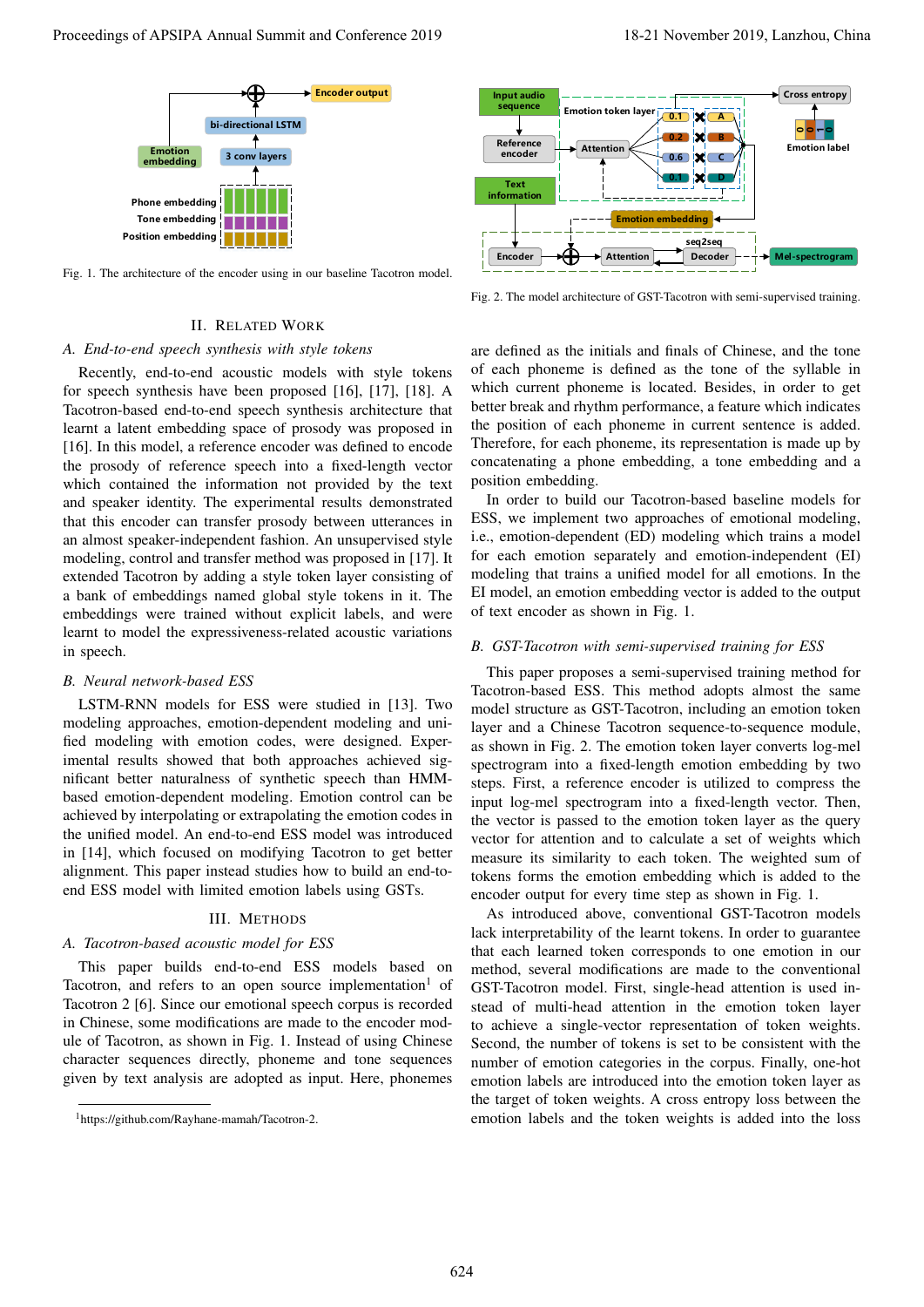TABLE I DETAILS OF THE CORPUS USED IN OUR EXPERIMENTS.

| emotion | train           |           | test            |           |  |
|---------|-----------------|-----------|-----------------|-----------|--|
|         | duration (min.) | # of utt. | duration (min.) | # of utt. |  |
| neutral | 84.68           | 759       | 3.20            | 30        |  |
| happy   | 62.86           | 926       | 2.02            | 30        |  |
| sad     | 87.33           | 882       | 3.02            | 30        |  |
| angry   | 23.71           | 370       | 2.07            | 30        |  |
| total   | 258.57          | 2937      | 10.30           |           |  |

function of the GST-Tacotron model as follows,

$$
loss = \sum_{s} L(\mathbf{c}, \hat{\mathbf{c}}) + \sum_{s'} CE(\mathbf{e}, \hat{\mathbf{e}}), \tag{1}
$$

where  $\bf c$  and  $\hat{\bf c}$  denote the targets and predictions of an utterance in the training set,  $e$  and  $\hat{e}$  represent the emotion label vector and the token weight vector of a training utterance respectively,  $L(\cdot)$  and  $CE(\cdot)$  are Tacotron loss and cross entropy loss functions,  $s$  denotes the complete training set and  $s'$  denotes the part of training utterances with emotion labels.

At the synthesis stage, the emotion embedding is first determined by selecting the emotion token corresponding to the expected emotion. Then, the embedding vector is added to the output of text encoder at each time step for following attentionbased decoding. For both the baseline method describe in Section III-A and our proposed method, a WaveNet vocoder [19] conditioned on mel-spectrogram is trained to reconstruct waveform samples from the output of Tacotron.

#### IV. EXPERIMENTS

## *A. Experimental conditions*

A high-quality emotional speech corpus recorded in a professional studio was used in our experiments. The 3057 Chinese sentences of four emotions (neutral, happy, sad and angry) were uttered by a female speaker. The recordings were about 4.48 hours with 16kHz sampling rate and 16bits quantization. The details of the corpus are shown in Table I.

Based on the speech corpus above, four types of models were constructed for comparison.

- ED Four emotion-dependent Tacotron models using all emotion labels as introduced in Section III-A.
- EI An emotion-independent Tacotron model using emotion embeddings and all emotion labels as introduced in Section III-A. This model served as the upper-bound model for evaluating our proposed semi-supervised training method.
- Semi-EI Same as EI, but only using the emotion labels of a part of training utterances. For the utterances without emotion labels, a zero emotion embedding vector is used. This model served as the baseline model for evaluating our proposed semi-supervised training method.
- **Semi-GST** A GST-Tacotron model using the semisupervised training method introduced in Section III-B.

The output acoustic features of all models were 80 dimensional mel-spectrogram. The dimensions of phone embedding, tone embedding and position embedding were 384,

TABLE II OBJECTIVE EVALUATION RESULTS OF ED AND EI MODELS.

| Model | <b>Emotion</b> | MCD(dB) | $F_0$ RMSE(Hz) | $V/UV(\%)$ | $\text{FFE}(\%)$ |
|-------|----------------|---------|----------------|------------|------------------|
|       | neutral        | 2.75    | 57.54          | 7.94       | 20.00            |
|       | happy          | 2.65    | 73.87          | 9.06       | 25.14            |
| ED    | sad            | 2.61    | 53.99          | 6.95       | 17.24            |
|       | angry          | 2.69    | 77.88          | 10.90      | 28.68            |
|       | neutral        | 2.66    | 58.19          | 7.20       | 20.19            |
|       | happy          | 2.63    | 74.59          | 8.53       | 26.30            |
| EI    | sad            | 2.54    | 51.47          | 6.82       | 15.48            |
|       | angry          | 2.61    | 76.94          | 10.34      | 27.31            |

64 and 64 respectively. The settings of Tacotron models and the emotion token layer in Semi-GST followed previous studies [6], [17]. The WaveNet neural vocoder had 24 dilated casual convolution layers which were divided into 4 convolution blocks. Each block contained 6 layers and their dilation coefficients were {1,2,4,8,16,32}. The output distribution for each waveform sample was single Gaussian. When building the ED models, it was difficult to get Tacotron models which can generate normal alignment between phoneme and acoustic feature sequences since the training data of a single emotion was limited. Therefore, a pre-training and adaptation strategy was utilized. First, a unified Tacotron model was estimated with 1000 epochs using all training data without emotion labels. Then, the data of each emotion was utilized to fine-tune the model with 100 epochs to get corresponding ED model. All the EI, Semi-EI and Semi-GST models were trained with 1000 epochs. Proceedings of APSIPA Annual Summit and Conference 2019<br>
Procedure 2019 18-21 November 2019, Lanzhou, China 79: Lanzhou, China 79: Lanzhou, China 625, Lanzhou, China 625, Lanzhou, China 625, Lanzhou, China 625, Lanzhou, C

#### *B. Comparison between ED and EI models*

Objective evaluations were conducted to compare the performance of ED and EI models, which both followed the supervised training framework. The evaluation metrics were the average distortions of acoustic feature prediction, including mel-cepstrum distortions (MCD), root mean square error of  $F_0$  (F<sub>0</sub>RMSE), voiced/unvoiced decision error (V/UV) and  $F_0$ frame error (FFE) [20], on the test set of each emotion. The FASTDTW [21] algorithm was adopted to align the predicted acoustic feature sequences towards the natural ones. Then, the distortions between them were calculated frame-by-frame.

The results are shown in Table II. From the table, we can see that in both ED and EI models, "neutral" and "sad" emotions obtained better results than "happy" and "angry" emotions on almost all metrics. It can be explained from two aspects. First, the later two emotions had higher and more variational F0 contours which were more difficult for modeling. Second, the "angry" emotion had much less training data as shown in Table I. Comparing ED and EI models, it can be observed that the EI model achieved slightly better results than ED for all emotions. This can be attributed to the advantage of unified modeling and data sharing.

## *C. Objective evaluation on our proposed method*

First, we conducted an emotion recognition experiment to verify the interpretability of the tokens learned by the Semi-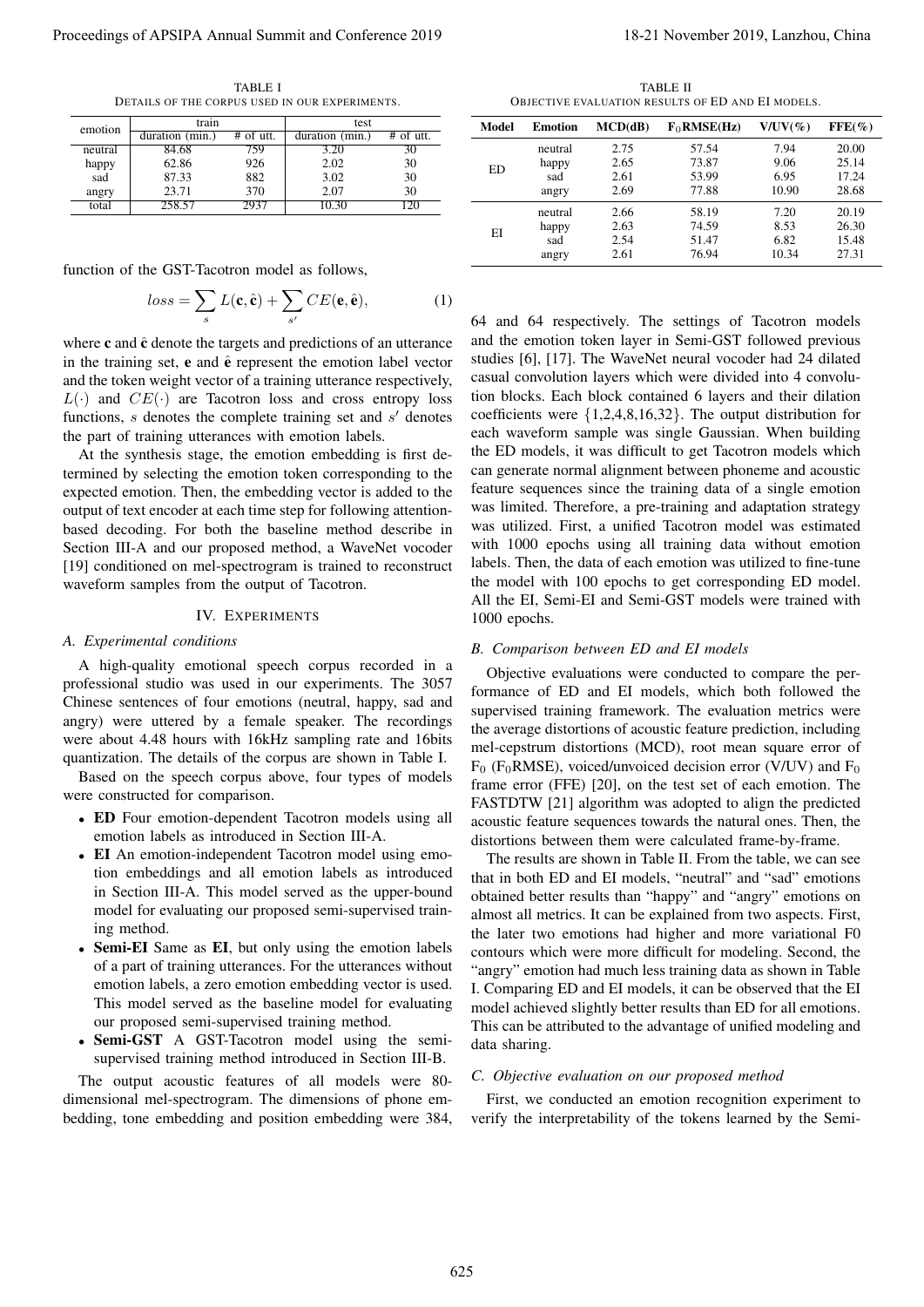| HERE, $\bar{w}$ stands for the average token weight of the true |                                      | <b>TABLE III</b>          |                                      |                                      | CONFUSION MATRICES OF EMOTION RECOGNITION USING THE SEMI-GST<br>MODELS TRAINED WITH DIFFERENT PROPORTIONS OF EMOTION LABELS.                                                                                                                                                                                                                                                                                                                                                                                                                                                                                                                                                                                                                                                                                                                                                                                                                                                                                                                                                                                           |                                                                                                                                                                                                                                                                                                                                                                                                                                                                                                                                                                                                                                                                                                                                                                                                                                                                                                                                                                                                                                                                                                                                                                                                                                                        |              | <b>TABLE IV</b><br>MODELS. |       | OBJECTIVE EVALUATION RESULTS OF EI, SEMI-EI AND SEMI-GST                                                                                                  |                  |
|-----------------------------------------------------------------|--------------------------------------|---------------------------|--------------------------------------|--------------------------------------|------------------------------------------------------------------------------------------------------------------------------------------------------------------------------------------------------------------------------------------------------------------------------------------------------------------------------------------------------------------------------------------------------------------------------------------------------------------------------------------------------------------------------------------------------------------------------------------------------------------------------------------------------------------------------------------------------------------------------------------------------------------------------------------------------------------------------------------------------------------------------------------------------------------------------------------------------------------------------------------------------------------------------------------------------------------------------------------------------------------------|--------------------------------------------------------------------------------------------------------------------------------------------------------------------------------------------------------------------------------------------------------------------------------------------------------------------------------------------------------------------------------------------------------------------------------------------------------------------------------------------------------------------------------------------------------------------------------------------------------------------------------------------------------------------------------------------------------------------------------------------------------------------------------------------------------------------------------------------------------------------------------------------------------------------------------------------------------------------------------------------------------------------------------------------------------------------------------------------------------------------------------------------------------------------------------------------------------------------------------------------------------|--------------|----------------------------|-------|-----------------------------------------------------------------------------------------------------------------------------------------------------------|------------------|
|                                                                 |                                      | EMOTION.                  |                                      |                                      |                                                                                                                                                                                                                                                                                                                                                                                                                                                                                                                                                                                                                                                                                                                                                                                                                                                                                                                                                                                                                                                                                                                        | Model                                                                                                                                                                                                                                                                                                                                                                                                                                                                                                                                                                                                                                                                                                                                                                                                                                                                                                                                                                                                                                                                                                                                                                                                                                                  | MCD(dB)      | $F_0$ RMSE(Hz)             |       | $V/UV(\%)$                                                                                                                                                | $\text{FFE}(\%)$ |
|                                                                 |                                      | (a) $2\%$ emotion labels  |                                      |                                      |                                                                                                                                                                                                                                                                                                                                                                                                                                                                                                                                                                                                                                                                                                                                                                                                                                                                                                                                                                                                                                                                                                                        | ΕI<br>Semi-EI                                                                                                                                                                                                                                                                                                                                                                                                                                                                                                                                                                                                                                                                                                                                                                                                                                                                                                                                                                                                                                                                                                                                                                                                                                          | 2.61<br>2.71 | 63.77<br>68.95             |       | 7.98<br>8.97                                                                                                                                              | 21.66<br>24.93   |
| true label                                                      |                                      |                           | recognized label                     |                                      |                                                                                                                                                                                                                                                                                                                                                                                                                                                                                                                                                                                                                                                                                                                                                                                                                                                                                                                                                                                                                                                                                                                        | Semi-GST                                                                                                                                                                                                                                                                                                                                                                                                                                                                                                                                                                                                                                                                                                                                                                                                                                                                                                                                                                                                                                                                                                                                                                                                                                               | 2.64         | 64.04                      |       | 8.26                                                                                                                                                      | 21.81            |
|                                                                 | neutral                              | happy                     | sad                                  | angry                                | $\bar{w}$<br>0.8554                                                                                                                                                                                                                                                                                                                                                                                                                                                                                                                                                                                                                                                                                                                                                                                                                                                                                                                                                                                                                                                                                                    |                                                                                                                                                                                                                                                                                                                                                                                                                                                                                                                                                                                                                                                                                                                                                                                                                                                                                                                                                                                                                                                                                                                                                                                                                                                        |              |                            |       |                                                                                                                                                           |                  |
| neutral<br>happy                                                | 26<br>2                              | 0<br>21                   | $\overline{4}$<br>7                  | 0<br>$\boldsymbol{0}$                | 0.7387                                                                                                                                                                                                                                                                                                                                                                                                                                                                                                                                                                                                                                                                                                                                                                                                                                                                                                                                                                                                                                                                                                                 |                                                                                                                                                                                                                                                                                                                                                                                                                                                                                                                                                                                                                                                                                                                                                                                                                                                                                                                                                                                                                                                                                                                                                                                                                                                        |              | <b>TABLE V</b>             |       |                                                                                                                                                           |                  |
| sad<br>angry                                                    | 4<br>2                               | 5<br>8                    | 21<br>20                             | $\boldsymbol{0}$<br>$\mathbf{0}$     | 0.6553<br>0.0336                                                                                                                                                                                                                                                                                                                                                                                                                                                                                                                                                                                                                                                                                                                                                                                                                                                                                                                                                                                                                                                                                                       |                                                                                                                                                                                                                                                                                                                                                                                                                                                                                                                                                                                                                                                                                                                                                                                                                                                                                                                                                                                                                                                                                                                                                                                                                                                        |              |                            |       | AVERAGE PREFERENCE SCORES(%) AMONG EI, SEMI-EI<br>AND SEMI-GST MODELS ON NATURALNESS OF SYNTHETIC<br>SPEECH, WHERE N/P STANDS FOR "NO PREFERENCE" AND $p$ |                  |
|                                                                 |                                      | (b) $5\%$ emotion labels  |                                      |                                      |                                                                                                                                                                                                                                                                                                                                                                                                                                                                                                                                                                                                                                                                                                                                                                                                                                                                                                                                                                                                                                                                                                                        |                                                                                                                                                                                                                                                                                                                                                                                                                                                                                                                                                                                                                                                                                                                                                                                                                                                                                                                                                                                                                                                                                                                                                                                                                                                        |              |                            |       | DENOTES THE <i>p</i> -VALUE OF A <i>t</i> -TEST BETWEEN TWO MODELS.                                                                                       |                  |
| true label                                                      | neutral                              | happy                     | recognized label<br>sad              | angry                                | $\bar{w}$                                                                                                                                                                                                                                                                                                                                                                                                                                                                                                                                                                                                                                                                                                                                                                                                                                                                                                                                                                                                                                                                                                              | Semi-GST                                                                                                                                                                                                                                                                                                                                                                                                                                                                                                                                                                                                                                                                                                                                                                                                                                                                                                                                                                                                                                                                                                                                                                                                                                               | ΕI           | Semi-EI                    | N/P   | $\boldsymbol{p}$                                                                                                                                          |                  |
| neutral                                                         | 29                                   | 1                         | $\overline{0}$                       | 0                                    | 0.9598                                                                                                                                                                                                                                                                                                                                                                                                                                                                                                                                                                                                                                                                                                                                                                                                                                                                                                                                                                                                                                                                                                                 | 66.25                                                                                                                                                                                                                                                                                                                                                                                                                                                                                                                                                                                                                                                                                                                                                                                                                                                                                                                                                                                                                                                                                                                                                                                                                                                  |              | 18.33                      | 15.42 | $2.30\times10^{-34}$                                                                                                                                      |                  |
| happy<br>sad                                                    | $\boldsymbol{0}$<br>$\boldsymbol{0}$ | 30<br>1                   | $\boldsymbol{0}$<br>29               | $\boldsymbol{0}$<br>$\boldsymbol{0}$ | 0.9927<br>0.9507                                                                                                                                                                                                                                                                                                                                                                                                                                                                                                                                                                                                                                                                                                                                                                                                                                                                                                                                                                                                                                                                                                       | 35.00                                                                                                                                                                                                                                                                                                                                                                                                                                                                                                                                                                                                                                                                                                                                                                                                                                                                                                                                                                                                                                                                                                                                                                                                                                                  | 38.96        | $\overline{\phantom{a}}$   | 26.04 | 0.31                                                                                                                                                      |                  |
| angry                                                           | $\mathbf{0}$                         | $\mathbf{0}$              | $\overline{0}$                       | 30                                   | 1.0000                                                                                                                                                                                                                                                                                                                                                                                                                                                                                                                                                                                                                                                                                                                                                                                                                                                                                                                                                                                                                                                                                                                 |                                                                                                                                                                                                                                                                                                                                                                                                                                                                                                                                                                                                                                                                                                                                                                                                                                                                                                                                                                                                                                                                                                                                                                                                                                                        |              |                            |       |                                                                                                                                                           |                  |
|                                                                 |                                      | (c) 10% emotion labels    |                                      |                                      |                                                                                                                                                                                                                                                                                                                                                                                                                                                                                                                                                                                                                                                                                                                                                                                                                                                                                                                                                                                                                                                                                                                        |                                                                                                                                                                                                                                                                                                                                                                                                                                                                                                                                                                                                                                                                                                                                                                                                                                                                                                                                                                                                                                                                                                                                                                                                                                                        |              |                            |       |                                                                                                                                                           |                  |
|                                                                 |                                      |                           | recognized label                     |                                      |                                                                                                                                                                                                                                                                                                                                                                                                                                                                                                                                                                                                                                                                                                                                                                                                                                                                                                                                                                                                                                                                                                                        | and Semi-GST models. The metrics were the same as the ones                                                                                                                                                                                                                                                                                                                                                                                                                                                                                                                                                                                                                                                                                                                                                                                                                                                                                                                                                                                                                                                                                                                                                                                             |              |                            |       |                                                                                                                                                           |                  |
| true label                                                      | neutral                              | happy                     | sad                                  | angry                                | $\bar{w}$                                                                                                                                                                                                                                                                                                                                                                                                                                                                                                                                                                                                                                                                                                                                                                                                                                                                                                                                                                                                                                                                                                              | used in Table II and the results averaged across all emotions                                                                                                                                                                                                                                                                                                                                                                                                                                                                                                                                                                                                                                                                                                                                                                                                                                                                                                                                                                                                                                                                                                                                                                                          |              |                            |       |                                                                                                                                                           |                  |
| neutral                                                         | 30<br>$\boldsymbol{0}$               | 0<br>30                   | $\boldsymbol{0}$<br>$\boldsymbol{0}$ | 0<br>$\boldsymbol{0}$                | 0.9890<br>0.9999                                                                                                                                                                                                                                                                                                                                                                                                                                                                                                                                                                                                                                                                                                                                                                                                                                                                                                                                                                                                                                                                                                       | are shown in Table IV. We can see that Semi-GST performed                                                                                                                                                                                                                                                                                                                                                                                                                                                                                                                                                                                                                                                                                                                                                                                                                                                                                                                                                                                                                                                                                                                                                                                              |              |                            |       |                                                                                                                                                           |                  |
| happy<br>sad                                                    | $\boldsymbol{0}$                     | 1                         | 29                                   | $\boldsymbol{0}$                     | 0.9667                                                                                                                                                                                                                                                                                                                                                                                                                                                                                                                                                                                                                                                                                                                                                                                                                                                                                                                                                                                                                                                                                                                 | better than Semi-EI on all metrics. The performance of the                                                                                                                                                                                                                                                                                                                                                                                                                                                                                                                                                                                                                                                                                                                                                                                                                                                                                                                                                                                                                                                                                                                                                                                             |              |                            |       |                                                                                                                                                           |                  |
| angry                                                           | $\mathbf{0}$                         | $\mathbf{0}$              | $\Omega$                             | 30                                   | 1.0000                                                                                                                                                                                                                                                                                                                                                                                                                                                                                                                                                                                                                                                                                                                                                                                                                                                                                                                                                                                                                                                                                                                 | Semi-GST model was very close to that of the EI model                                                                                                                                                                                                                                                                                                                                                                                                                                                                                                                                                                                                                                                                                                                                                                                                                                                                                                                                                                                                                                                                                                                                                                                                  |              |                            |       |                                                                                                                                                           |                  |
|                                                                 |                                      | (d) $20\%$ emotion labels |                                      |                                      |                                                                                                                                                                                                                                                                                                                                                                                                                                                                                                                                                                                                                                                                                                                                                                                                                                                                                                                                                                                                                                                                                                                        | although it only utilized 5% emotion labels.                                                                                                                                                                                                                                                                                                                                                                                                                                                                                                                                                                                                                                                                                                                                                                                                                                                                                                                                                                                                                                                                                                                                                                                                           |              |                            |       |                                                                                                                                                           |                  |
| true label                                                      |                                      |                           | recognized label                     |                                      |                                                                                                                                                                                                                                                                                                                                                                                                                                                                                                                                                                                                                                                                                                                                                                                                                                                                                                                                                                                                                                                                                                                        | D. Subjective evaluation on our proposed method                                                                                                                                                                                                                                                                                                                                                                                                                                                                                                                                                                                                                                                                                                                                                                                                                                                                                                                                                                                                                                                                                                                                                                                                        |              |                            |       |                                                                                                                                                           |                  |
| neutral                                                         | neutral<br>30                        | happy<br>$\overline{0}$   | sad<br>$\overline{0}$                | angry<br>$\overline{0}$              | $\bar{w}$<br>1.0000                                                                                                                                                                                                                                                                                                                                                                                                                                                                                                                                                                                                                                                                                                                                                                                                                                                                                                                                                                                                                                                                                                    | To subjectively evaluate the performance of our proposed                                                                                                                                                                                                                                                                                                                                                                                                                                                                                                                                                                                                                                                                                                                                                                                                                                                                                                                                                                                                                                                                                                                                                                                               |              |                            |       |                                                                                                                                                           |                  |
| happy                                                           | $\boldsymbol{0}$                     | 30                        | $\mathbf{0}$                         | $\boldsymbol{0}$                     | 1.0000                                                                                                                                                                                                                                                                                                                                                                                                                                                                                                                                                                                                                                                                                                                                                                                                                                                                                                                                                                                                                                                                                                                 | method on the naturalness and emotion expressiveness of syn-                                                                                                                                                                                                                                                                                                                                                                                                                                                                                                                                                                                                                                                                                                                                                                                                                                                                                                                                                                                                                                                                                                                                                                                           |              |                            |       |                                                                                                                                                           |                  |
|                                                                 |                                      |                           |                                      |                                      |                                                                                                                                                                                                                                                                                                                                                                                                                                                                                                                                                                                                                                                                                                                                                                                                                                                                                                                                                                                                                                                                                                                        |                                                                                                                                                                                                                                                                                                                                                                                                                                                                                                                                                                                                                                                                                                                                                                                                                                                                                                                                                                                                                                                                                                                                                                                                                                                        |              |                            |       |                                                                                                                                                           |                  |
| sad                                                             | $\mathbf{0}$                         | $\boldsymbol{0}$          | 30                                   | $\boldsymbol{0}$                     | 0.9993                                                                                                                                                                                                                                                                                                                                                                                                                                                                                                                                                                                                                                                                                                                                                                                                                                                                                                                                                                                                                                                                                                                 | thetic speech <sup>2</sup> , two groups of ABX preference tests and three                                                                                                                                                                                                                                                                                                                                                                                                                                                                                                                                                                                                                                                                                                                                                                                                                                                                                                                                                                                                                                                                                                                                                                              |              |                            |       |                                                                                                                                                           |                  |
| angry                                                           | $\boldsymbol{0}$                     | $\overline{0}$            | $\boldsymbol{0}$                     | 30                                   | 1.0000<br>GST model. Four Semi-GST models were trained which uti-<br>lized $2\%, 5\%, 10\%$ and $20\%$ emotion labels in the training set<br>respectively. In this experiment, we fed the 120 test utterances                                                                                                                                                                                                                                                                                                                                                                                                                                                                                                                                                                                                                                                                                                                                                                                                                                                                                                          | emotion classification tests were conducted by 12 subjects. In<br>both subjective tests, ten sentences were selected randomly for<br>each emotion from the synthesized test set.<br>In ABX preference tests, the subjects were asked to give one<br>of the three choices, $(1)$ A is more natural, $(2)$ no preference,<br>(3) B is more natural, for each pair of synthetic speech played                                                                                                                                                                                                                                                                                                                                                                                                                                                                                                                                                                                                                                                                                                                                                                                                                                                             |              |                            |       |                                                                                                                                                           |                  |
| categories.<br>emotion labels.                                  |                                      |                           |                                      |                                      | (30 per emotion) in the test set into the emotion token layer<br>and got 120 token weight vectors. For each vector, the index<br>of its maximum value was treated as the emotion recognition<br>result of this utterance. Table III shows the confusion matrices<br>of emotion recognition. The $\bar{w}$ value in Table III denotes<br>the weight of the token corresponding to the true emotion<br>and averaged across the 30 test utterances. We expect that<br>all $\bar{w}$ values are close to 1 which indicates a one-to-one<br>correspondence between the learnt tokens and the emotion<br>From Table III, we can see that there were plenty of<br>recognition errors when only 2% emotion labels were utilized.<br>When increasing the proportion of available emotion labels<br>to 5%, the confusion matrix appeared in a clear diagonal<br>form and the $\bar{w}$ values became very close to 1. Further, there<br>were no classification errors when using 20% emotion labels.<br>These results reflect that the Semi-GST model can achieve<br>the emotion-related interpretability of tokens with only 5% | in random order. In addition to the average preference scores,<br>the $p$ -value of $t$ -test was used to measure the significance of<br>the difference between two models in each test. The results<br>are shown in Table V. We can see that Semi-GST significantly<br>outperformed Semi-EI ( $p < 0.01$ ) and there was no significant<br>difference between Semi-GST and EI ( $p = 0.31$ ).<br>In emotion classification tests, the synthetic utterances of all<br>emotions were played in random order. Each subject was asked<br>to choose the emotion they perceived for each utterance. They<br>were also allowed to chose the "other" option if they didn't<br>think the utterance belonged to any of the the four emotions.<br>The results are shown in Table VI. First, we can see that all<br>these three models achieved the best accuracy for the "sad"<br>emotion and the worst accuracy for the "angry" emotion. This<br>is consistent with the objective evaluation results shown in<br>Table II. Further, both EI and Semi-GST models performed<br>better than the Semi-EI model. The average classification<br>accuracies of the three models were 91.46% (EI), 86.25%<br>(Semi-EI), and 91.88% (Semi-GST) respectively, which shows |              |                            |       |                                                                                                                                                           |                  |
|                                                                 |                                      |                           |                                      |                                      | Then, an experiment was conducted to compare the per-<br>formance of EI, Semi-EI and Semi-GST models. In this<br>experiment, 5% emotion labels were used for both Semi-EI                                                                                                                                                                                                                                                                                                                                                                                                                                                                                                                                                                                                                                                                                                                                                                                                                                                                                                                                              | <sup>2</sup> The audio samples can be found at http://home.ustc.edu.cn/~wpf0610/<br>APSIPA2019.html                                                                                                                                                                                                                                                                                                                                                                                                                                                                                                                                                                                                                                                                                                                                                                                                                                                                                                                                                                                                                                                                                                                                                    |              |                            |       |                                                                                                                                                           |                  |

TABLE IV OBJECTIVE EVALUATION RESULTS OF EI, SEMI-EI AND SEMI-GST MODELS.

| Model    | MCD(dB) | $F_0$ RMSE(Hz) | $V/UV(\%)$ | $FFE(\%)$ |
|----------|---------|----------------|------------|-----------|
| ЕI       | 2.61    | 63.77          | 7.98       | 21.66     |
| Semi-EI  | 2.71    | 68.95          | 8.97       | 24.93     |
| Semi-GST | 2.64    | 64.04          | 8.26       | 21.81     |

| TABLE V                                                   |
|-----------------------------------------------------------|
| AVERAGE PREFERENCE SCORES(%) AMONG EI, SEMI-EI            |
| AND SEMI-GST MODELS ON NATURALNESS OF SYNTHETIC           |
| SPEECH, WHERE N/P STANDS FOR "NO PREFERENCE" AND $p$      |
| DENOTES THE $p$ -VALUE OF A $t$ -TEST BETWEEN TWO MODELS. |

| Semi-GST | ЕI    | Semi-EI | N/P   | D                      |
|----------|-------|---------|-------|------------------------|
| 66.25    | ٠     | 18.33   | 15.42 | $2.30 \times 10^{-34}$ |
| 35.00    | 38.96 | ٠       | 26.04 | 0.31                   |

## *D. Subjective evaluation on our proposed method*

<sup>2</sup>The audio samples can be found at http://home.ustc.edu.cn/∼wpf0610/ APSIPA2019.html